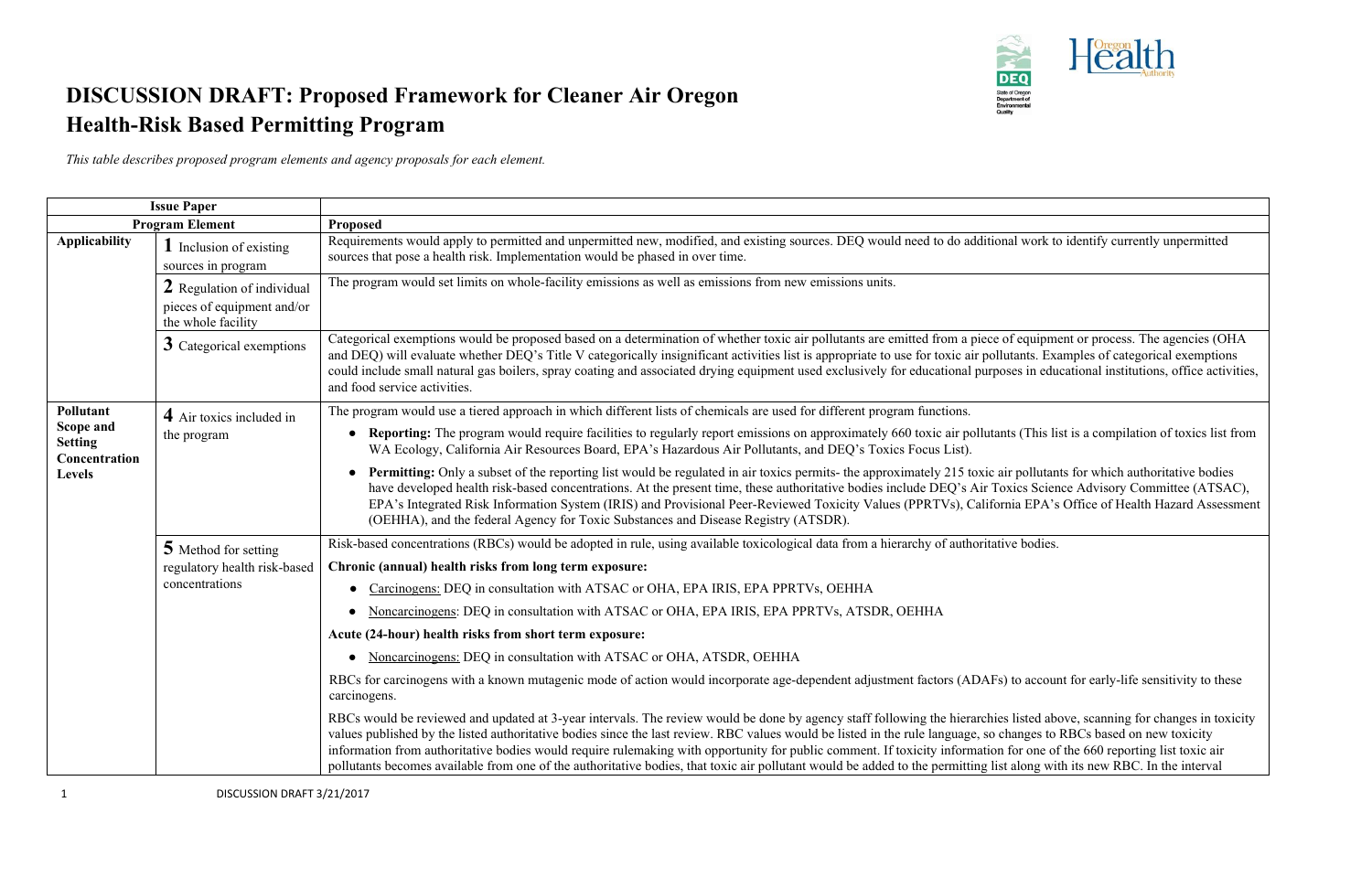|                                                     |                                                                               | between triennial reviews, anyone could propose that a new toxic air pollutant be added to the list if they can show that there is enough toxicity information to develocity<br>RBC and there is evidence that the chemical is emitted by an industrial facility in Oregon.                                                                                                                                                                                                                                                                                                                                                                                                                                              |
|-----------------------------------------------------|-------------------------------------------------------------------------------|--------------------------------------------------------------------------------------------------------------------------------------------------------------------------------------------------------------------------------------------------------------------------------------------------------------------------------------------------------------------------------------------------------------------------------------------------------------------------------------------------------------------------------------------------------------------------------------------------------------------------------------------------------------------------------------------------------------------------|
|                                                     | <b>6</b> Default toxicity values                                              | Default toxicity values are not necessary because toxic air pollutants regulated in permits would already have RBCs listed by authoritative bodies. All other toxic air<br>pollutants are for reporting purposes only, and would not need an RBC or default toxicity value.                                                                                                                                                                                                                                                                                                                                                                                                                                              |
|                                                     | 7 Risk based concentration<br>averaging times                                 | RBCs would be developed for chronic (annual) and acute (24-hour) averaging times.                                                                                                                                                                                                                                                                                                                                                                                                                                                                                                                                                                                                                                        |
| Cumulative<br><b>Risks and</b><br><b>Background</b> | 8 Cumulative risk from<br>multiple air toxics from a<br>single facility       | The rules would set an allowable risk level for the total risk impact of all toxic air pollutants emitted by a facility. Risk would be calculated in three categories:<br>Chronic cancer risk<br>$\Omega$<br>Chronic noncancer risks<br>$\Omega$<br>Acute noncancer risks<br>$\Omega$<br>The cumulative risk calculation would assume that the chemical toxicity of a mixture is equal to the sum of its parts, because the science is not yet developed enough<br>quantitatively account for other types of interactive effects, such as intensifying (synergistic) or canceling (antagonistic) effects.                                                                                                                |
|                                                     | 9 Cumulative risk from<br>multiple facilities in an area                      | In addition to allowable risk limits for individual facilities, the rules could also set an allowable risk level for the cumulative impact of industrial emissions from mul<br>facilities whose emissions impact a given area. DEQ would conduct the cumulative risk analysis and not allow new facilities or expansion of existing facilities that v<br>cause impacts above the limit, or would increase impacts if already above this limit. The agencies are considering setting this level between 20 and 80 in 1 million for<br>risk and between hazard index (HI) 2 and 4 for noncancer risk. Alternatively, multi-facility cumulative impacts could be handled through a geographic approach outs<br>program.     |
|                                                     | 10 Use of background/<br>ambient concentrations in<br>the assessment of risk? | The scope of this rulemaking is stationary source industrial air toxics emissions. Non-industrial or background concentrations would not be considered in permitting<br>decisions. The agencies would provide data about non-industrial and background concentrations at public meetings and hearings to provide context, and this informa<br>could also be used by other DEQ or OHA programs to address community environmental justice concerns and find ways to reduce emissions from non-industrial sor                                                                                                                                                                                                              |
|                                                     | 11 Cross-media exposure<br>pathways                                           | Reference Emission Rates (RERs) (See Element 17) for the 16 toxic air pollutants that are persistent, bioaccumulative, and toxic (PBT) will be adjusted using South<br>multipathway adjustment factors. Facilities that screen in above allowable risk levels based on RER comparison could then get more detailed in their risk assessment<br>element 19) about which of those factors apply to their emissions given their location and surrounding community. For example, if a factor added to the RBC is base<br>consumption of homegrown vegetables, and a facility is located somewhere that only affects non-residential areas, this factor could be excluded from risk calculation<br>more detailed assessment. |
|                                                     | 12 Past exposure to air<br>toxics risk                                        | Past exposures would not be considered in permitting decisions. The agencies would acknowledge and qualitatively describe any known historic exposures in a perm<br>action that requires risk assessment and risk reduction in an appendix to the risk assessment or a stand alone factsheet.                                                                                                                                                                                                                                                                                                                                                                                                                            |
| <b>Allowable</b><br><b>Risk Levels</b>              | 13 Risk level for<br>individual pollutants for<br>setting RBCs                | RBCs for individual toxic air pollutants would be calculated based on a 1 in 1 million excess cancer risk and a hazard quotient (HQ) of 1 for noncancer risk.                                                                                                                                                                                                                                                                                                                                                                                                                                                                                                                                                            |

s enough toxicity information to develop an

the science is not yet developed enough to

mpact of industrial emissions from multiple or expansion of existing facilities that would level between 20 and  $\overline{80}$  in 1 million for cancer led through a geographic approach outside this

would not be considered in permitting gs to provide context, and this information duce emissions from non-industrial sources.

Reference Emission Rates (RERS) will be adjusted using South Coast's that all pollutants that are persistent and to t more detailed in their risk assessment (See le, if a factor added to the RBC is based on could be excluded from risk calculations in the

any known historic exposures in a permitting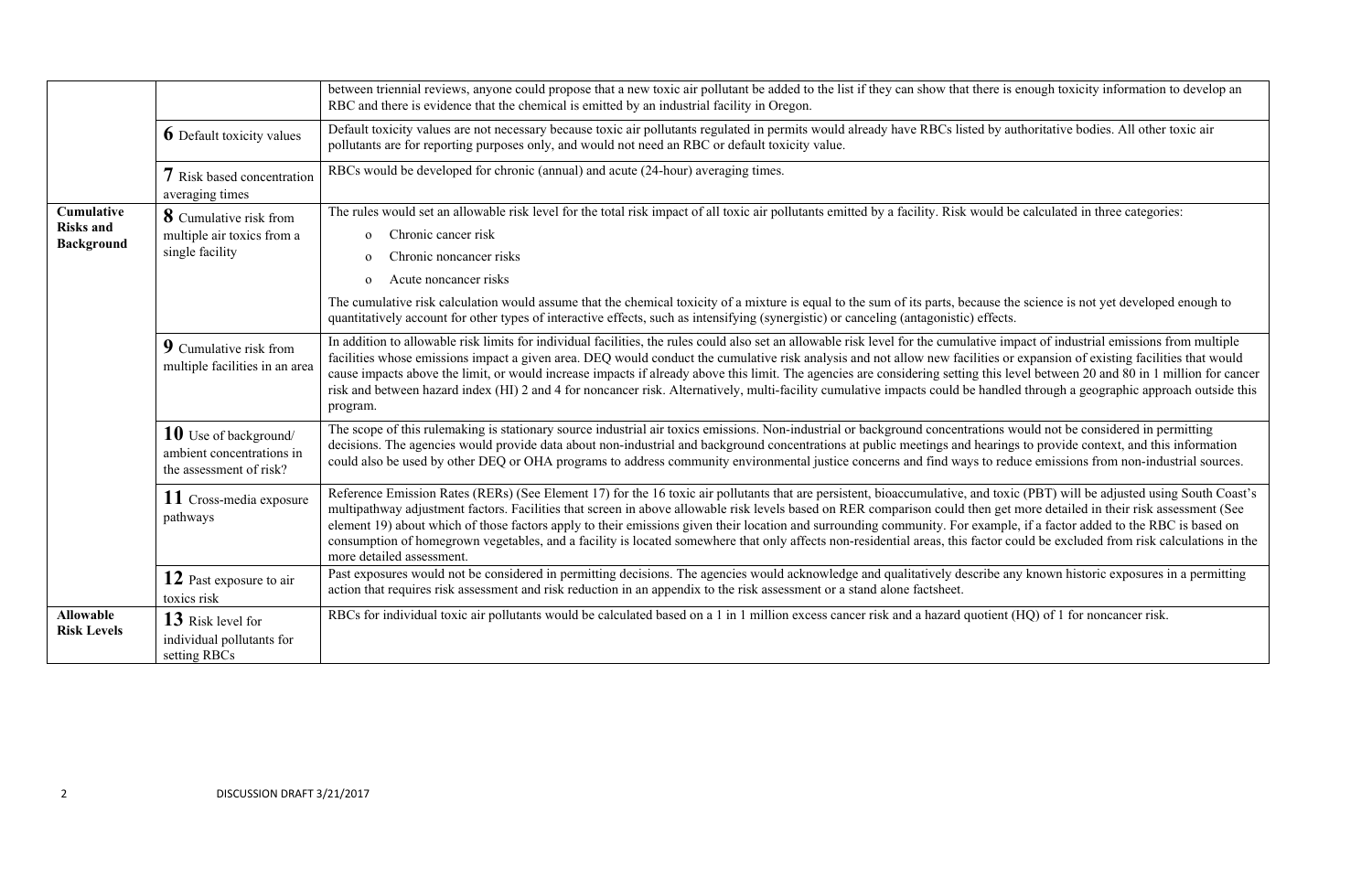| 14 Allowable risk levels,<br>1. New single emissions unit* (PE 14)<br>and<br>2. New single emissions unit with TBACT* (PE 14)<br>$\bullet$ 5 in 1 million / HI 1<br>15 Allow different risk<br>3. New and existing whole facility*† (PE 14,15)<br>10 in 1 million / HI 1<br>levels for existing and new<br>sources<br>Total industrial emissions impact in an area<br>(across one or multiple facilities)* † ‡ (PE 9)<br>or, could handle outside CAO<br>*Addresses cumulative risk from multiple pollutants †Addresses cumulative risk from entire facilities ‡Addresses cumulative risk from multiple sources<br>Facilities have the option to conduct a simple risk estimate using assumptions that overestimate the health risks; facilities with emiss<br><b>Screening and</b><br>16 Setting and using de<br>as posing "de minimis" risk. The rules would specify a de minimis risk level of 0.5 in 1 million excess cancer risk and HI of 0.5. Fac<br><b>Risk</b><br>minimis emission rates<br>than this would not have to perform more detailed risk analysis and would have few or no additional requirements.<br><b>Assessment</b><br>Facilities that carry out the simple risk estimate and have emissions above de minimis levels would have to do additional analysis. M<br>17 Setting and using<br>significant emission rates to screen out sources whose emission rates are greater than de minimis but still result in low levels of risk.<br>significant emission rates<br>The CAO rules would incorporate a variation on this concept, comprising the following:<br>The rules would list reference emission rates (RERs). An RER is the emission rate, back-calculated using AERSCREEN and<br>$\bullet$<br>parameters, that would cause air concentrations at the RBC for that toxic air pollutant.<br>Facilities would divide their emission rate of a toxic air pollutant by the corresponding RER to calculate a screening-level est<br>showed that the facility is below the allowable risk level, the facility would not be required to do more detailed analysis.<br>Sources that screen out from further analysis would not have to perform modeling, but would be required to obtain a permit and repo<br>conditions to limit their emissions and risk.<br>Facilities that do not screen out in the RER analysis would use a simple screening model, AERSCREEN, for the first modeling level<br>18 Initial modeling. Risk<br>show compliance with the allowable risk level based on screening modeling would not be required to perform a more detailed analys<br>assessment and modeling<br>permit and report emissions, and could request permit conditions to limit their emissions and risk.<br>once initial screening level<br>is triggered |                                                                                                                                                                                                                     |  |  |
|---------------------------------------------------------------------------------------------------------------------------------------------------------------------------------------------------------------------------------------------------------------------------------------------------------------------------------------------------------------------------------------------------------------------------------------------------------------------------------------------------------------------------------------------------------------------------------------------------------------------------------------------------------------------------------------------------------------------------------------------------------------------------------------------------------------------------------------------------------------------------------------------------------------------------------------------------------------------------------------------------------------------------------------------------------------------------------------------------------------------------------------------------------------------------------------------------------------------------------------------------------------------------------------------------------------------------------------------------------------------------------------------------------------------------------------------------------------------------------------------------------------------------------------------------------------------------------------------------------------------------------------------------------------------------------------------------------------------------------------------------------------------------------------------------------------------------------------------------------------------------------------------------------------------------------------------------------------------------------------------------------------------------------------------------------------------------------------------------------------------------------------------------------------------------------------------------------------------------------------------------------------------------------------------------------------------------------------------------------------------------------------------------------------------------------------------------------------------------------------------------------------------------------------------------------------------------------------------------------------------------------------------------------------------------------------------------------------------------------------------------------------------------|---------------------------------------------------------------------------------------------------------------------------------------------------------------------------------------------------------------------|--|--|
|                                                                                                                                                                                                                                                                                                                                                                                                                                                                                                                                                                                                                                                                                                                                                                                                                                                                                                                                                                                                                                                                                                                                                                                                                                                                                                                                                                                                                                                                                                                                                                                                                                                                                                                                                                                                                                                                                                                                                                                                                                                                                                                                                                                                                                                                                                                                                                                                                                                                                                                                                                                                                                                                                                                                                                           |                                                                                                                                                                                                                     |  |  |
|                                                                                                                                                                                                                                                                                                                                                                                                                                                                                                                                                                                                                                                                                                                                                                                                                                                                                                                                                                                                                                                                                                                                                                                                                                                                                                                                                                                                                                                                                                                                                                                                                                                                                                                                                                                                                                                                                                                                                                                                                                                                                                                                                                                                                                                                                                                                                                                                                                                                                                                                                                                                                                                                                                                                                                           | • 1 in 1 million excess cancer risk / hazard index (HI) 1                                                                                                                                                           |  |  |
|                                                                                                                                                                                                                                                                                                                                                                                                                                                                                                                                                                                                                                                                                                                                                                                                                                                                                                                                                                                                                                                                                                                                                                                                                                                                                                                                                                                                                                                                                                                                                                                                                                                                                                                                                                                                                                                                                                                                                                                                                                                                                                                                                                                                                                                                                                                                                                                                                                                                                                                                                                                                                                                                                                                                                                           |                                                                                                                                                                                                                     |  |  |
|                                                                                                                                                                                                                                                                                                                                                                                                                                                                                                                                                                                                                                                                                                                                                                                                                                                                                                                                                                                                                                                                                                                                                                                                                                                                                                                                                                                                                                                                                                                                                                                                                                                                                                                                                                                                                                                                                                                                                                                                                                                                                                                                                                                                                                                                                                                                                                                                                                                                                                                                                                                                                                                                                                                                                                           | if >10 in 1 million / HI 1, additional community engagement and risk reduc<br>if > 25 in 1 million / HI 3, accelerated risk reduction schedule                                                                      |  |  |
|                                                                                                                                                                                                                                                                                                                                                                                                                                                                                                                                                                                                                                                                                                                                                                                                                                                                                                                                                                                                                                                                                                                                                                                                                                                                                                                                                                                                                                                                                                                                                                                                                                                                                                                                                                                                                                                                                                                                                                                                                                                                                                                                                                                                                                                                                                                                                                                                                                                                                                                                                                                                                                                                                                                                                                           | could set limit between 20 and 80 in 1 million / between HI 2 and 4<br>o no expansion or new facilities would be allowed if they would cause<br>this limit at a receptor, or would increase impact if already above |  |  |
|                                                                                                                                                                                                                                                                                                                                                                                                                                                                                                                                                                                                                                                                                                                                                                                                                                                                                                                                                                                                                                                                                                                                                                                                                                                                                                                                                                                                                                                                                                                                                                                                                                                                                                                                                                                                                                                                                                                                                                                                                                                                                                                                                                                                                                                                                                                                                                                                                                                                                                                                                                                                                                                                                                                                                                           |                                                                                                                                                                                                                     |  |  |
|                                                                                                                                                                                                                                                                                                                                                                                                                                                                                                                                                                                                                                                                                                                                                                                                                                                                                                                                                                                                                                                                                                                                                                                                                                                                                                                                                                                                                                                                                                                                                                                                                                                                                                                                                                                                                                                                                                                                                                                                                                                                                                                                                                                                                                                                                                                                                                                                                                                                                                                                                                                                                                                                                                                                                                           |                                                                                                                                                                                                                     |  |  |
|                                                                                                                                                                                                                                                                                                                                                                                                                                                                                                                                                                                                                                                                                                                                                                                                                                                                                                                                                                                                                                                                                                                                                                                                                                                                                                                                                                                                                                                                                                                                                                                                                                                                                                                                                                                                                                                                                                                                                                                                                                                                                                                                                                                                                                                                                                                                                                                                                                                                                                                                                                                                                                                                                                                                                                           |                                                                                                                                                                                                                     |  |  |
|                                                                                                                                                                                                                                                                                                                                                                                                                                                                                                                                                                                                                                                                                                                                                                                                                                                                                                                                                                                                                                                                                                                                                                                                                                                                                                                                                                                                                                                                                                                                                                                                                                                                                                                                                                                                                                                                                                                                                                                                                                                                                                                                                                                                                                                                                                                                                                                                                                                                                                                                                                                                                                                                                                                                                                           |                                                                                                                                                                                                                     |  |  |
|                                                                                                                                                                                                                                                                                                                                                                                                                                                                                                                                                                                                                                                                                                                                                                                                                                                                                                                                                                                                                                                                                                                                                                                                                                                                                                                                                                                                                                                                                                                                                                                                                                                                                                                                                                                                                                                                                                                                                                                                                                                                                                                                                                                                                                                                                                                                                                                                                                                                                                                                                                                                                                                                                                                                                                           |                                                                                                                                                                                                                     |  |  |
|                                                                                                                                                                                                                                                                                                                                                                                                                                                                                                                                                                                                                                                                                                                                                                                                                                                                                                                                                                                                                                                                                                                                                                                                                                                                                                                                                                                                                                                                                                                                                                                                                                                                                                                                                                                                                                                                                                                                                                                                                                                                                                                                                                                                                                                                                                                                                                                                                                                                                                                                                                                                                                                                                                                                                                           |                                                                                                                                                                                                                     |  |  |
|                                                                                                                                                                                                                                                                                                                                                                                                                                                                                                                                                                                                                                                                                                                                                                                                                                                                                                                                                                                                                                                                                                                                                                                                                                                                                                                                                                                                                                                                                                                                                                                                                                                                                                                                                                                                                                                                                                                                                                                                                                                                                                                                                                                                                                                                                                                                                                                                                                                                                                                                                                                                                                                                                                                                                                           |                                                                                                                                                                                                                     |  |  |
| (AERSCREEN)                                                                                                                                                                                                                                                                                                                                                                                                                                                                                                                                                                                                                                                                                                                                                                                                                                                                                                                                                                                                                                                                                                                                                                                                                                                                                                                                                                                                                                                                                                                                                                                                                                                                                                                                                                                                                                                                                                                                                                                                                                                                                                                                                                                                                                                                                                                                                                                                                                                                                                                                                                                                                                                                                                                                                               |                                                                                                                                                                                                                     |  |  |
| A complex, detailed model, AERMOD, would be used for the second modeling level of risk analysis. Sources that are able to show<br>19 Refined modeling.<br>based on refined modeling would not be required to perform a more detailed analysis, but would be required to obtain a permit and r<br>Risk assessment and<br>permit conditions to limit their emissions and risk.<br>modeling once higher level                                                                                                                                                                                                                                                                                                                                                                                                                                                                                                                                                                                                                                                                                                                                                                                                                                                                                                                                                                                                                                                                                                                                                                                                                                                                                                                                                                                                                                                                                                                                                                                                                                                                                                                                                                                                                                                                                                                                                                                                                                                                                                                                                                                                                                                                                                                                                                |                                                                                                                                                                                                                     |  |  |
| of analysis is triggered<br>Sources that did not screen out at the AERMOD step could undergo a Health Risk Assessment (HRA) to quantify the risk their emis<br>(AERMOD)<br>of analysis. An HRA would require additional agency toxicologist review.                                                                                                                                                                                                                                                                                                                                                                                                                                                                                                                                                                                                                                                                                                                                                                                                                                                                                                                                                                                                                                                                                                                                                                                                                                                                                                                                                                                                                                                                                                                                                                                                                                                                                                                                                                                                                                                                                                                                                                                                                                                                                                                                                                                                                                                                                                                                                                                                                                                                                                                       |                                                                                                                                                                                                                     |  |  |

k reduction plan required

uld cause impact above above this limit

In emissions below this level would be described 0.5. Facilities whose emissions pose a risk less

Facilities than carry out that carry out the states would have to do and have to do and have to do and the minimis levels would have to do and the minimis levels would have to do an analysis. Many programs in other states

EN and conservatively chosen default modeling

evel estimate of their risk. If this estimate

nd report emissions, and could request permit

In the RER analysis would use that are able to simple screening level of risk analysis. Sources that are able to d analysis, but would be required to obtain a

how compliance with the allowable risk level it and report emissions, and could request

ir emissions pose on an even more refined level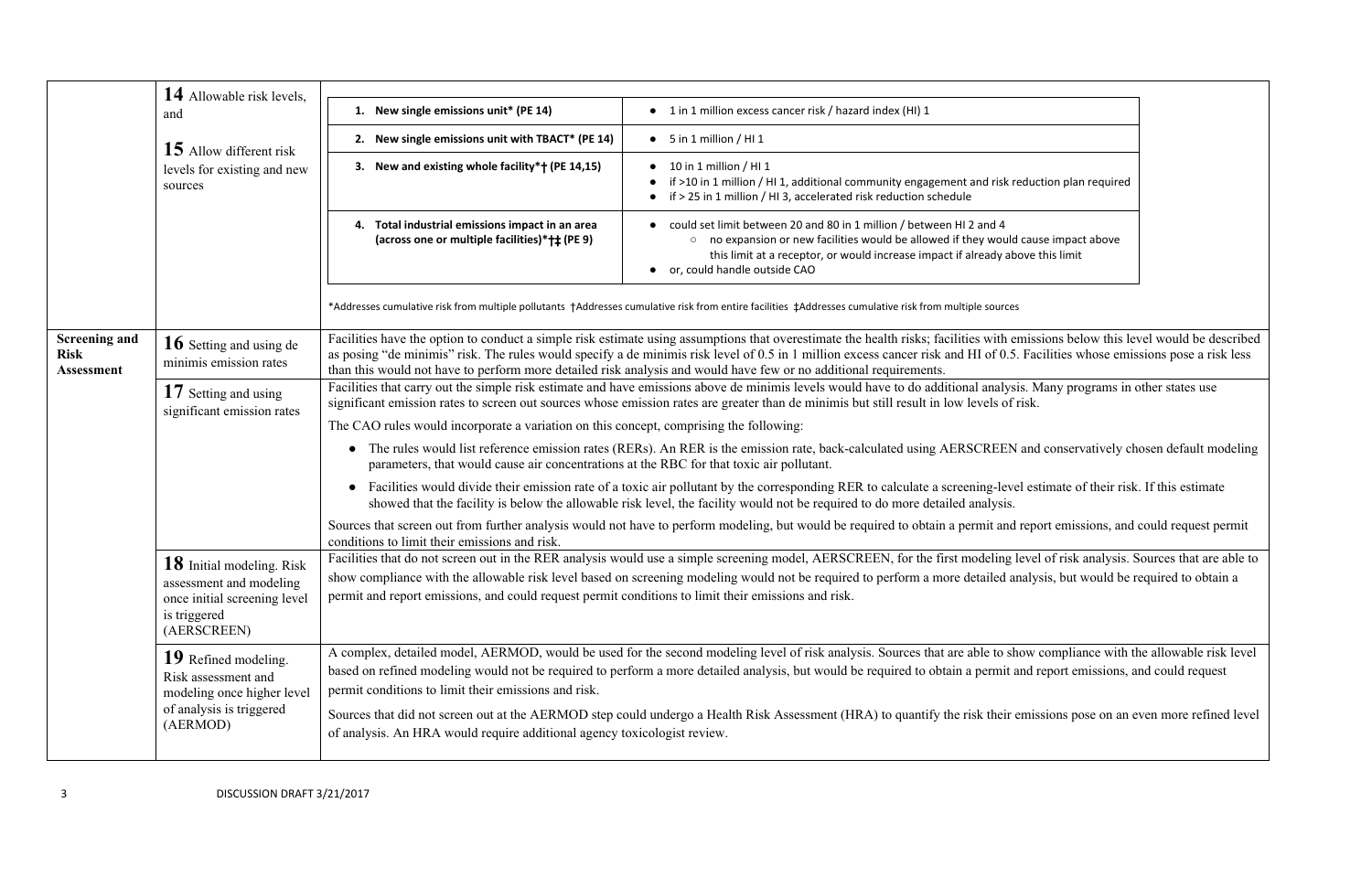| Implementation | 20 Phasing                                                                                | DEQ and OHA staff recommend issuing separate air toxics permits that are not initially tied to current Air Contaminant Discharge<br>$\bullet$<br>permits, then incorporating air toxics permit requirements into the ACDP or Title V permit at renewal.                                                                                                                                                                                                                                                                                                                                                                                                                                                                                                                                                                                                                                                                                                                                                                                                                                                                                                                                                                        |
|----------------|-------------------------------------------------------------------------------------------|--------------------------------------------------------------------------------------------------------------------------------------------------------------------------------------------------------------------------------------------------------------------------------------------------------------------------------------------------------------------------------------------------------------------------------------------------------------------------------------------------------------------------------------------------------------------------------------------------------------------------------------------------------------------------------------------------------------------------------------------------------------------------------------------------------------------------------------------------------------------------------------------------------------------------------------------------------------------------------------------------------------------------------------------------------------------------------------------------------------------------------------------------------------------------------------------------------------------------------|
|                |                                                                                           | Implementation would start with areas that have cumulative risk from multiple sources and facilities that pose the highest risk bar<br>$\bullet$                                                                                                                                                                                                                                                                                                                                                                                                                                                                                                                                                                                                                                                                                                                                                                                                                                                                                                                                                                                                                                                                               |
|                | 21 Looking beyond<br>current air permitting<br>program for other sources<br>of air toxics | DEQ and OHA staff recommend looking for unpermitted sources of air toxics shortly after rule adoption, first focusing on areas of multi<br>and OHA would use the following data:<br>Non-permitted businesses that have the same NAICS/SIC codes as permitted businesses;<br>$\bullet$<br>DEQ hazardous waste generators;<br>EPA's Toxics Release Inventory (~660 chemicals) reporters;<br>State Fire Marshall (~800 chemicals) reporters;<br>Industrial NPDES Water Quality Permittees;<br>Oregon OSHA workplace investigations from enforcement investigations; and<br>Information submitted to DEQ.                                                                                                                                                                                                                                                                                                                                                                                                                                                                                                                                                                                                                          |
|                | 22 Community                                                                              | The rules would:                                                                                                                                                                                                                                                                                                                                                                                                                                                                                                                                                                                                                                                                                                                                                                                                                                                                                                                                                                                                                                                                                                                                                                                                               |
|                | engagement                                                                                | Require all facilities whose risk is greater than allowable risk levels to develop and implement community engagement plans. Co<br>be required to do the following;                                                                                                                                                                                                                                                                                                                                                                                                                                                                                                                                                                                                                                                                                                                                                                                                                                                                                                                                                                                                                                                            |
|                |                                                                                           | o Identify community groups and potentially sensitive populations in the community, including nearby schools and daycare<br>included in important correspondence;<br>Tailor public notification and engagement efforts to ensure that potentially sensitive populations in the community are rea<br>Establish a complaint phone line;<br>Establish a community committee or other forum for communication between community members and the facility conta<br>Provide public notification of potential health risks;<br>Provide opportunities for public input on the generation of risk reduction plans and timelines;<br>Hold public meetings after approval of the risk reduction plan (RRP) at times and locations to maximize accessibility. Ho<br>months thereafter, until the total facility risk is below the allowable risk level or has received a conditional risk level; and<br>Describe the results and recommendations of the public outreach efforts in annual reports to DEQ.<br>Require applicants seeking a permit for a new facility that has risk above certain cancer and noncancer risk thresholds to notify the                                                                                         |
|                |                                                                                           | To implement the rules, agencies would plan to do the following, dependent on funding:<br>Employ a staff member with environmental justice experience/competency to handle agency outreach efforts and employ a health<br>Provide continued environmental justice training to staff;<br>Develop a plain language document that explains permits and the permitting process;<br>Post permit materials, annual reports, source test reports, and emissions inventory information on DEQ's website;<br>Establish and follow a set of best practices for agency community engagement efforts based on input from community leaders. E<br>include:<br>Offer translation services for communities with multilingual populations, including interpreters at public meetings;<br>$\circ$<br>Communicate through culturally-specific media sources and community centers;<br>$\circ$<br>Partner with community organizations; and<br>$\circ$<br>Articulate the permitting process and define the extent to which the public has an opportunity to influence decision makin<br>$\bigcirc$<br>In communities where cumulative risk from multiple facilities exceeds allowable risk, agencies would coordinate public engagen<br>$\bullet$ |
|                | 23 Compliance                                                                             | Compliance activities would include compliance inspections and, where applicable, permit requirements for recordkeeping, reporting, so<br>monitoring, and monitoring pollution control device equipment to ensure good operation.                                                                                                                                                                                                                                                                                                                                                                                                                                                                                                                                                                                                                                                                                                                                                                                                                                                                                                                                                                                              |

**20 Interpretational Deparate State Records** Find State and Discharge Permits (ACDPs) or Title V

have that have cumulations inventory data. eas of multiple source cumulative risk. DEQ

t plans. Community engagement plans would

and daycare facilities that should be routinely

mity are reached;

cility contact;

sibility. Hold subsequent meetings every 12<br>clevel; and

to notify the public upon application submittal.

loy a health educator to communicate risk;

I leaders. Examples of best practices could

ision making at each step; and lic engagement efforts.

eporting, source testing, continuous emissions